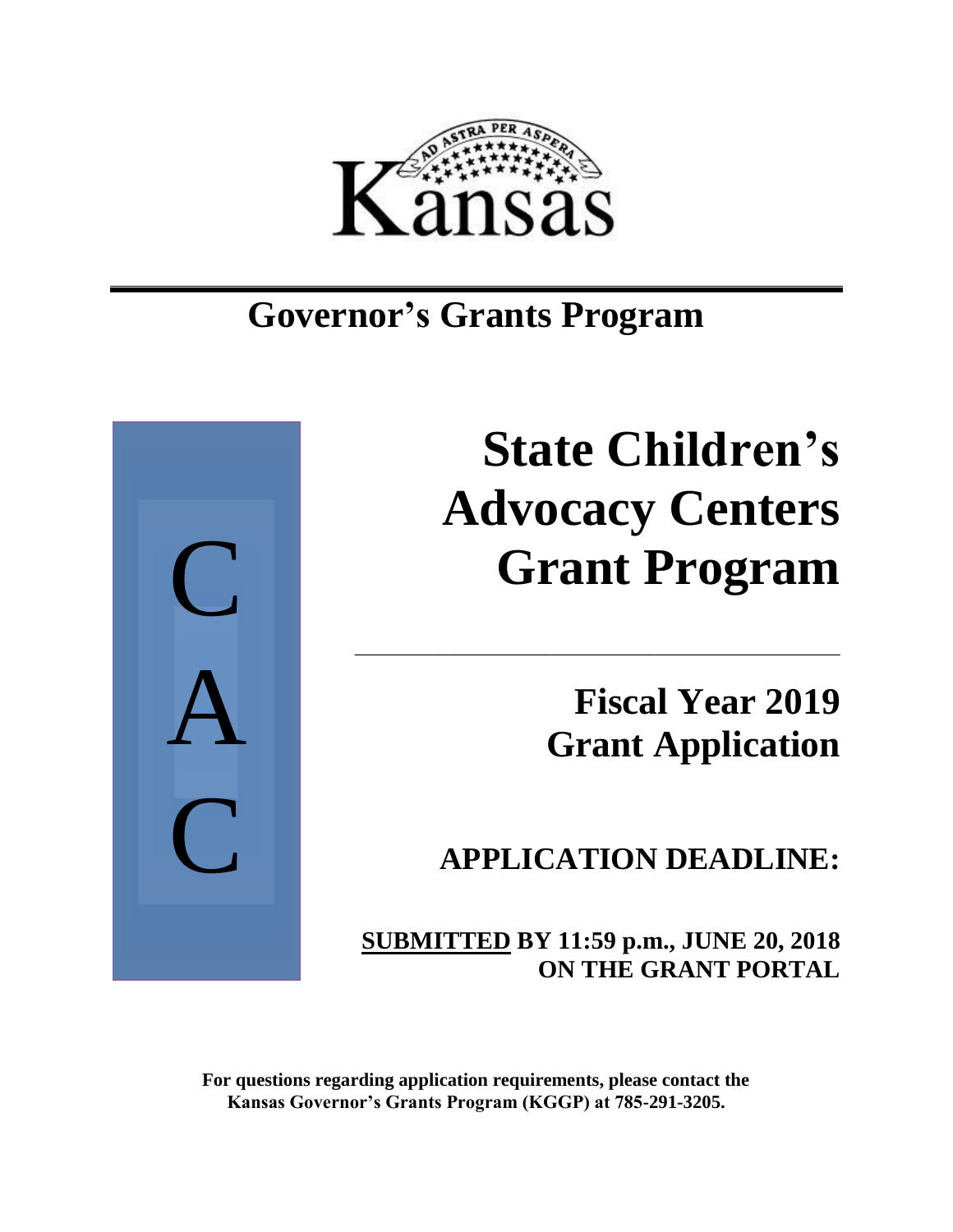## **State Children's Advocacy Centers (CAC) Grant Program Guidelines**

## **Eligibility Criteria**

The purpose of this grant program is to continue, initiate, enhance, or expand programs that establish comprehensive Children's Advocacy Centers (CACs). CACs are child-focused, community-oriented programs that coordinate investigation and intervention services for abused children in a comprehensive, multidisciplinary model. Using a team approach, professionals meet, discuss and make decisions about investigation, treatment, and prosecution of child abuse cases. CACs provide a safe, neutral environment for children to discuss their abuse. This unique model of collaboration is designed to ensure children are not re-victimized by the very system designed to protect them and to bring greater accountability to the system. Additional criteria for centers can be found at K.S.A. 38-2227 and amendments thereto and the National Children's Alliance Accreditation Standards at [www.nationalchildrensalliance.org.](http://www.nationalchildrensalliance.org/)

The Kansas Chapter of Children's Advocacy Centers (Chapter) works with the Kansas Governor's Grants Program (KGGP) to implement and provide technical assistance and training for the CAC grant program. Applicants awarded funding are required to work closely with the Chapter to ensure the criteria outlined in the grant guidelines and requirements are met.

The distribution of grant funds is contingent upon receipt of adequate funds and appropriations. Applicants must be in good standing with meeting the accreditation standards and in compliance with the requirements of the CAC grant program.

## **Priority Areas and Funding**

Although the final state budget has not been signed by the Governor as of the release date of this solicitation, funding availability for the Fiscal Year (FY) 2019 is estimated to be approximately the same as in FY 2018. Therefore, only 2018 CAC grant recipients may apply. **Programs should develop their budget request with the goal of maintaining level funding to the best of their ability. Applicants must be in good standing with current grant awards.**

The applicant must ensure that the Children's Advocacy Centers of Kansas has on file current information regarding agency protocol and Interagency Agreements. Information must be submitted electronically to the Children's Advocacy Centers of Kansas. The state chapter will notify the KGGP if the applicant meets the requirements and has submitted the proper information for the priority area.

Information Required to be Submitted to the Chapter - (Word and/or PDF formats accepted)

- Copy of current CAC protocol (guidelines) approved by the MDT(s) in the CAC's service area.
- Copy of Interagency Agreement/Memorandum of Understanding MOU(s) with each county that signifies the MDT's commitment to working within the team-developed protocol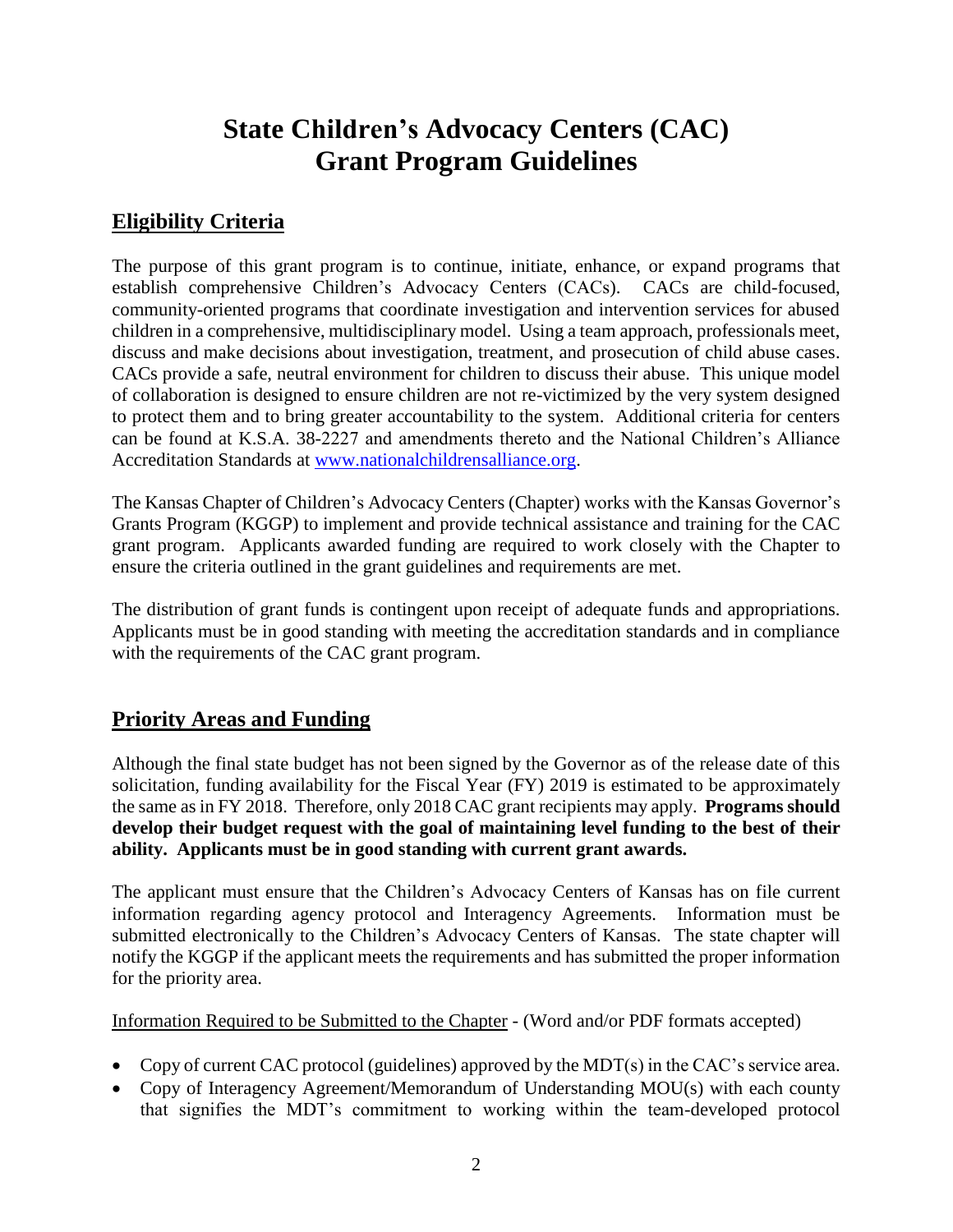(guidelines). These documents must be dated and signed by each member of the MDT.

## **Funding Requirements**

There is no match requirement to receive funds from this grant program. However, eligible applicants must receive 20 percent or more of its CAC program budget from sources other than this grant fund. Other sources may be public or private and may include contributions of goods or services, including materials, commodities, transportation, office space, or other types of facilities or personnel services.

## **Use of Grant Funds**

Allowable costs are those that are essential to continue, initiate, enhance, or expand the multidisciplinary model of comprehensive CACs. Examples of allowable costs include, but are not limited to:

- Personnel and related fringe benefits expenses for advocates and interviewers;
- On-going operating expenses such as rent and liability insurance that are essential to the provision of CAC services; and
- A pro-rated portion of operating costs, such as audit and accounting expenses.

For CACs under the umbrella of a larger agency, operating costs must be pro-rated to be specific to the CAC services only. Applicants must include funds in the proposed budget for attending meetings of the Children's Advocacy Centers of Kansas (such as mileage reimbursement), unless those expenses are covered by other sources.

## **Limitations on the Use of Grant Funds**

- Grant funds cannot be used for magazine subscriptions or to print or disseminate agency newsletters.
- Grant funds cannot be used to pay for individual professional membership dues or fees. However, grant funds may be used to pay agency membership dues or fees to state or national children's advocacy organizations.
- Grant funds cannot be used as direct payment to any victim or caregiver of a victim of child physical or sexual abuse. The use of gift cards for victims or their caregiver is not an allowable expenditure.
- Grant funds shall not be used for fundraising, lobbying, board development, or research projects or for training directed at any of these subject areas. However, grant funds may be used to pay for costs incurred specifically for preparing this CAC grant application.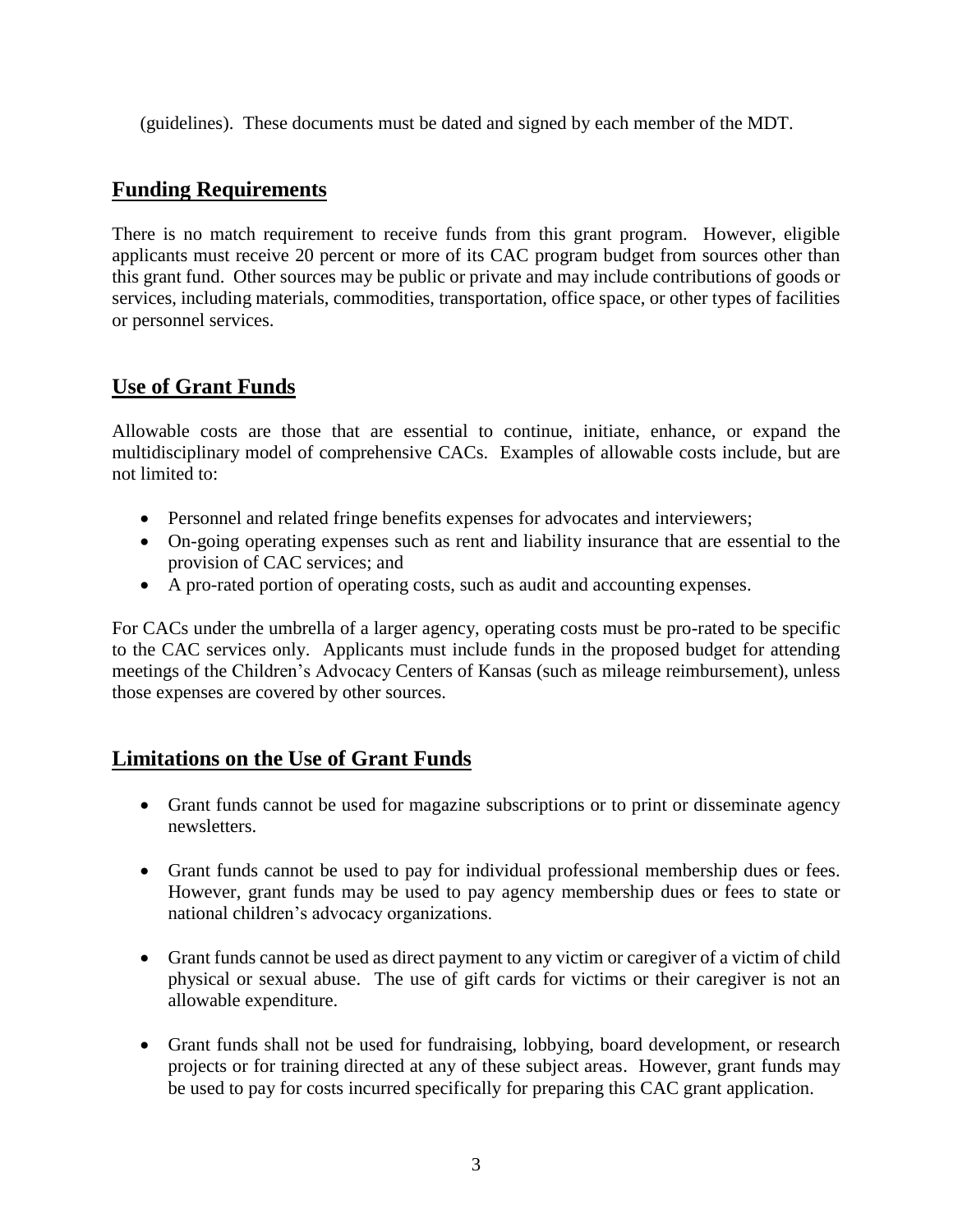- Grant funds for training or conference attendance outside the State of Kansas are generally not allowable unless necessary and essential to the grant project's success. The applicant must demonstrate that comparable training is not available in Kansas or the necessary training model is unavailable in the state.
- Grant funds shall not be used to reimburse mileage, lodging, meal, and other travel expenses in excess of the applicant's approved policy rate or the current state per diem rates, whichever is lower. If the applicant chooses to reimburse at a rate in excess of the current state rate, per its agency policy, grant funds administered by the KGGP cannot be used to make up the difference.
- Equipment and hardware purchases may be allowed in limited circumstances, primarily for the purpose of replacing broken or outdated equipment necessary to support the grant project. Equipment purchases other than for the purpose of replacing broken or outdated existing equipment are generally not allowed. For purposes of this application and grant program, equipment is defined as assets with a useful life of one year or more and a cost of \$500 or more.
- Construction, land and/or property acquisitions, or vehicle acquisitions are unallowable costs. This includes mortgage payments.

Misuse of grant funds may result in a range of penalties, including suspension of current and future funds, recoupment of monies provided under a grant, and civil and/or criminal penalties.

The use of grant funds is prohibited for grant projects that offer a low probability of improving services to children and families as determined by fiscal and grant project compliance reviews.

## **Supplanting**

CAC funds shall be used to supplement, **not** supplant, other federal, state, or local funds that would otherwise be available to assist children who are victims of physical or sexual abuse. The following guidelines should be used in determining the supplanting of funds. Although the examples provided below relate specifically to staffing scenarios, supplanting is not limited to personnel. Supplanting can occur in any budget line item if sufficient documentation cannot support that a CAC grant award has not replaced funds otherwise available for the same program or purpose.

#### **Guidance Regarding Supplanting**

**Defined:** To reduce federal, state, or local funds for an activity specifically because CAC grant funds are available (or expected to be available) to fund that same activity. CAC funds must be used to **supplement** existing federal, state, or local funds for program activities and may **not replace** federal, state, or local funds that have been appropriated or allocated for the same purpose. Additionally, CAC funds may not replace federal, state, or local funding that is required by law. In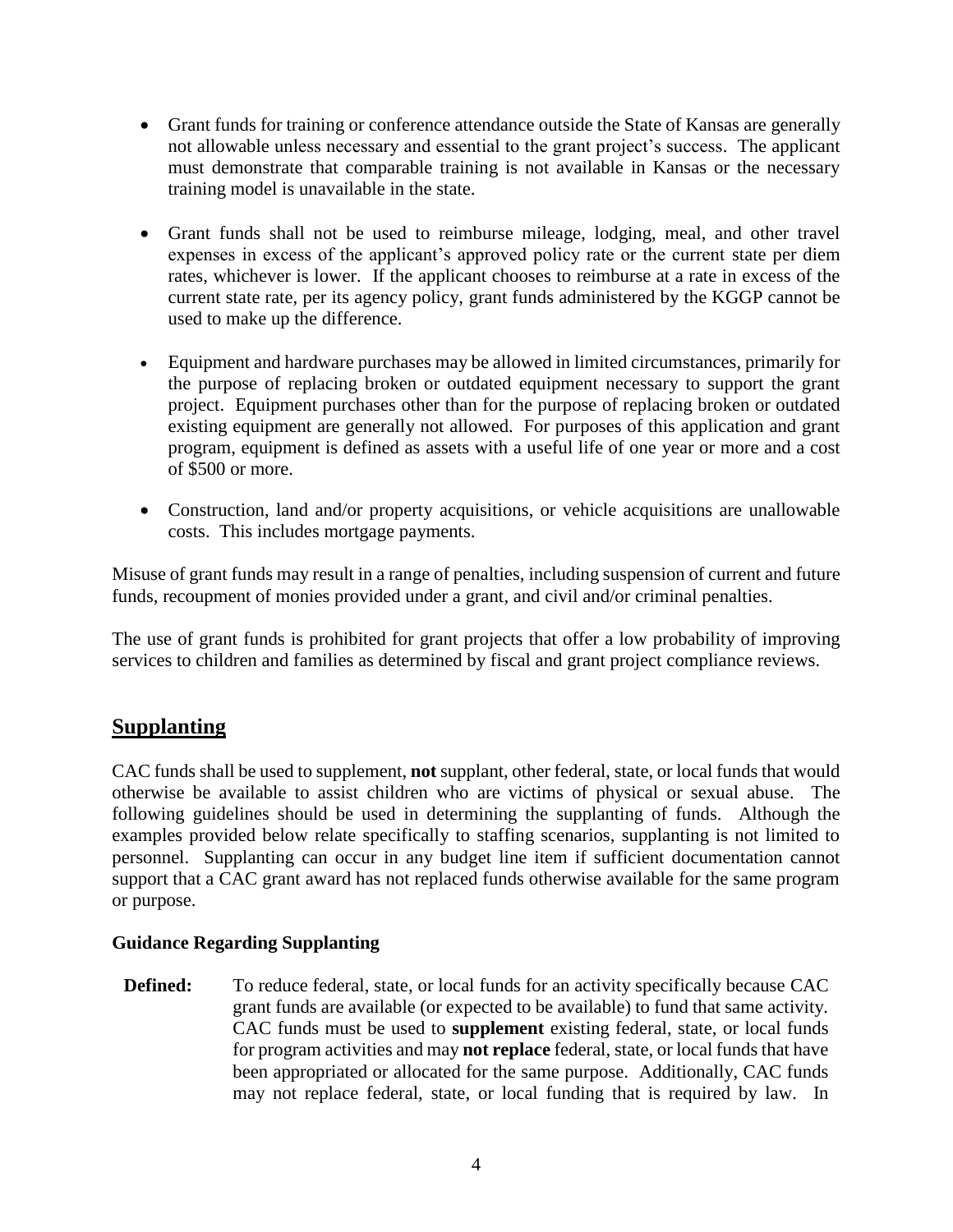instances where a question of supplanting arises, the applicant or grantee may be required to substantiate that the reduction in funding from other sources occurred for reasons other than the receipt or expected receipt of CAC funds.

Example 1 Organization A appropriated or otherwise secured funds in FY19 for salary and benefits for two family advocates. In FY19, Organization A is awarded CAC funds designated for the hiring of two additional family advocates. Organization A expended the CAC funds as intended, and now has four family advocates.

> In this scenario, Organization A has used CAC funds to supplement existing funds for program activities. Thus, supplanting has **not** occurred. If any of the family advocates had left the organization during FY19 and Organization A did not follow established procedures to recruitment procedures to replace these advocates, or utilized CAC funding for those positions for other purposes, supplanting **would** have occurred.

Example 2 Organization B appropriated or otherwise secured funds in FY18 for salary and benefits for two family advocates. Due to budget projections for FY19, Organization B expects to lay off one family advocate (facts that Organization B is able to substantiate). In FY19, Organization B is awarded CAC funds designated for the hiring of one additional family advocate. At the beginning of FY19, Organization B lays off one family advocate and uses CAC funds to continue the salary and benefits for the other family advocate.

> In this scenario, Organization B will use CAC funds to pay the salary and benefits for the one family advocate who would have been laid off but for the availability of CAC funds. Therefore, supplanting has **not** occurred.

Example 3 Organization C appropriates or otherwise secures funds in FY19 for salary and benefits for two family advocates. Organization C plans to use CAC funds to pay the salaries of two additional family advocates. Subsequently, however, Organization C opts to use two current experienced employees for this effort, and uses CAC funds to pay their salaries and benefits. In doing so, Organization C determined that the remaining employees could handle the services and did not attempt to backfill the positions.

> In this scenario, by replacing existing funds with CAC funds, supplanting **has** occurred. Although Organization C may use experienced staff to fill the new CAC-funded family advocate positions, use of the CAC funds has not **supplemented** funds for program activities, but has **replaced** those funds through Organization C's decision not to hire replacements for staff designated for CAC-funded activities.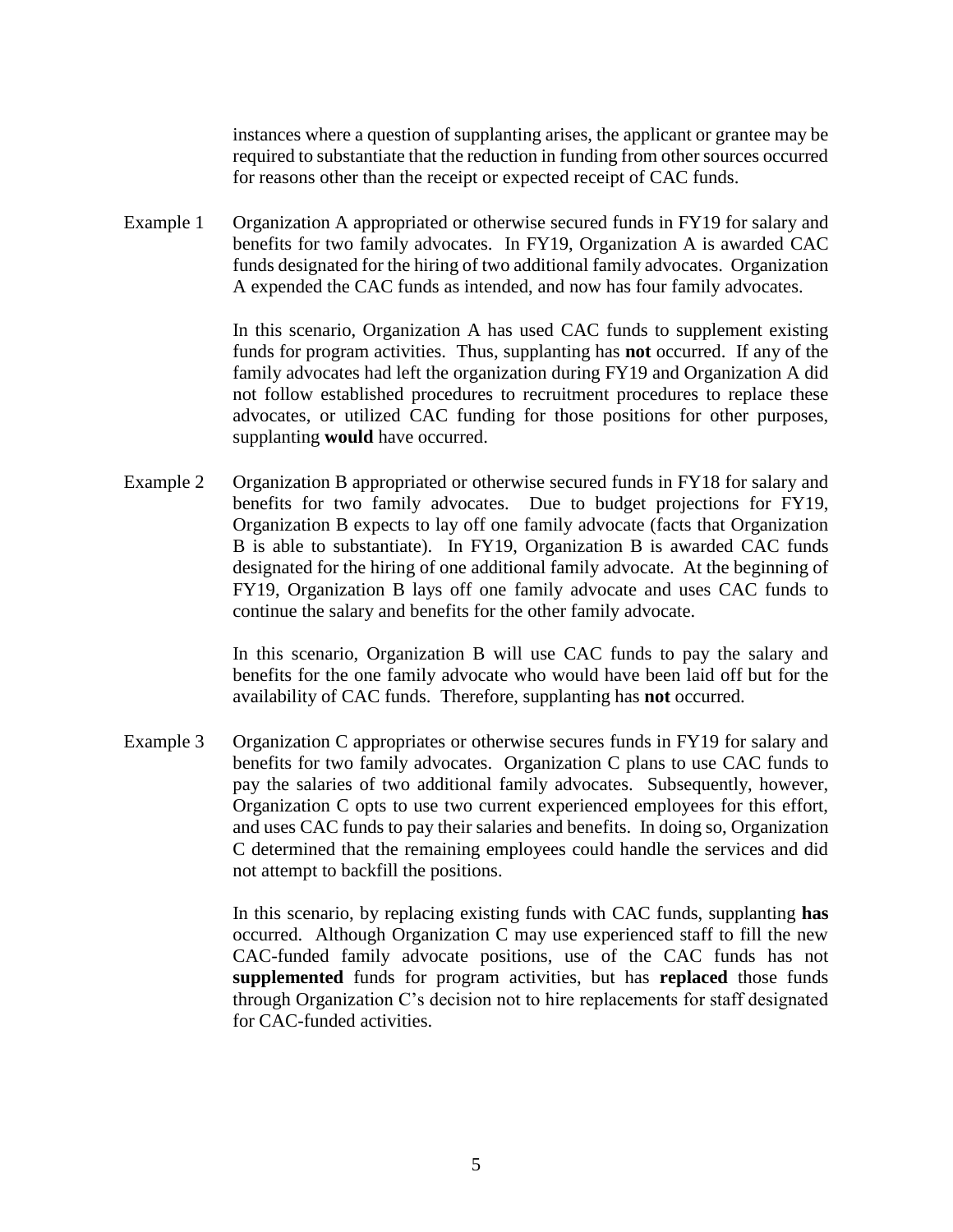## **Grant Application Deadline**

Grant applications must be submitted via the Grant Portal **by 11:59 p.m., June 20, 2018**. [Grant](http://grants.ks.gov/docs/default-source/how-to-guides/application-portal-instructions.pdf?sfvrsn=4)  [Portal instructions](http://grants.ks.gov/docs/default-source/how-to-guides/application-portal-instructions.pdf?sfvrsn=4) for submitting applications via the Grant Portal are provided at the KGGP [Resource page.](http://www.grants.ks.gov/resources/getting-started)

## **Grant Project Period**

Grant projects funded under this grant program shall be for a period of 12 months from July 1, 2018 to June 30, 2019. Any funds not obligated by June 30, 2019, must be returned to the KGGP.

## **Grant Recipient Compliance and Reporting Requirements**

If CAC grant funds are awarded to the applicant, grantees will be expected to comply with the CAC grant program requirements set out in the grant assurances, reporting requirements, and any requirements arising as a result of a compliance review. The KGGP will conduct a compliance review of each CAC grant award. Failure to comply with these requirements may result in suspension or termination of grant funding.

In addition, grantees must maintain appropriate programmatic and financial records that fully disclose the amount and disposition of CAC funds. This includes, but is not limited to:

- Financial documentation for disbursements;
- Daily time and activity records specifying time and type of service devoted to allowable CAC activities;
- Grant project files;
- The portion of the grant project supplied by other sources of revenue;
- Job descriptions;
- Contracts for services:
- Statistical documentation: and
- Other records that facilitate an effective audit and grant analysis for compliance.

Agencies receiving a CAC grant are required to submit the following reports:

- Quarterly **Financial Status Report** provides fiscal information on expenditures made during the quarter. These reports are due 10 calendar days after the end of each quarter or the first business day.
- Quarterly **Grant Project Statistical Report** provides statistical information on children and families being served. These reports are due 10 calendar days after the end of each quarter or the first business day.
- Quarterly **Grant Project Narrative Report** provides an anecdotal description of the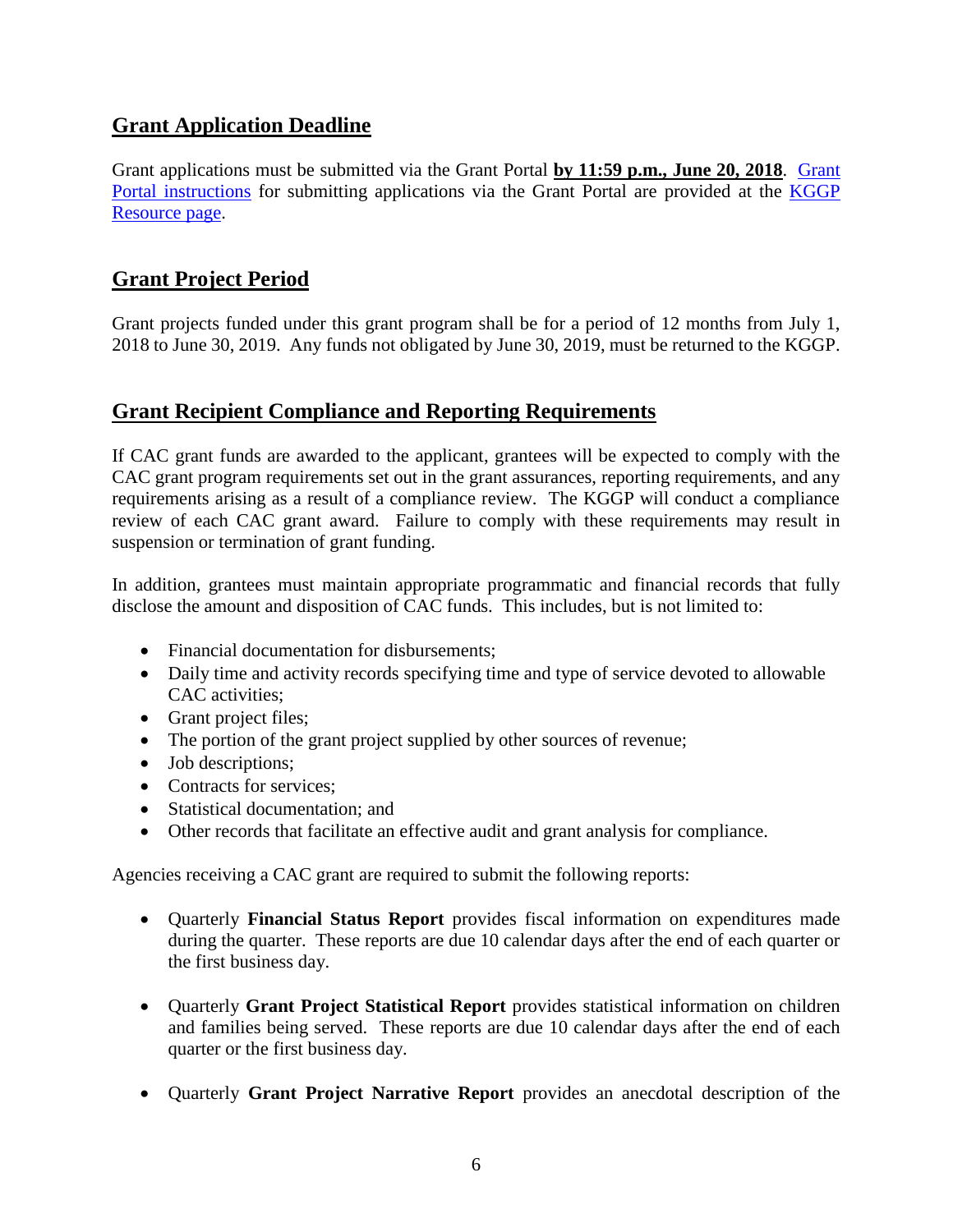activities and services provided with grant funds. These reports are due 10 calendar days after the end of each quarter or the first business day.

- The **Projection of Final Expenditures Report** is due April 10<sup>th</sup>.
- Any other reporting procedures that may be required by the KGGP.

Grantees submitting late, incorrect, or incomplete reports will not receive payment until the next scheduled payments for grant programs. Repeatedly late reports, failure to submit reports or supporting documentation required by the grant assurances, or failure to respond to compliance review findings in the timeframe provided will result in the suspension of grant funds. The grantee must come into compliance with grant requirements before grant funds will be paid.

Copies of all financial and statistical supporting documentation must be maintained by the agency for a period of five years following the closeout of the grant award.

## **Review of Applications**

KGGP staff will review applications for completeness, ensuring requirements are met and that proposed budgetary and programmatic information is allowable, reasonable, understandable, measurable, and achievable. Applications submitted incomplete, with *any* missing components or information, will receive consideration only after all other successfully completed applications have been considered. Applicants will be notified via the Grant Portal of the grant award decision.

## **Resource and Contact Information**

Visit the [KGGP Resource page](http://www.grants.ks.gov/resources/getting-started) for more guidance on specific steps of submitting an application via the Grant Portal and for detailed [Grant Portal instructions.](http://grants.ks.gov/docs/default-source/how-to-guides/application-portal-instructions.pdf?sfvrsn=4) For technical assistance regarding the CAC grant program guidelines or application submission, contact the Kansas Governor's Grants Program at 785-291-3205.

## **What an Application Must Include**

Please read all grant requirements and instructions before completing the grant application. Submit application documents in 12 pt. Times New Roman, number the pages of the Project Narrative, and title each document filename as indicated below. Do not submit any section of the application in landscape format. Do not submit any items not specified in the instructions.

The application should include the following items:

- \_\_\_\_\_ General Information
- **\_\_\_\_\_** Project Narrative
- \_\_\_\_\_ Grant Project Budget
- \_\_\_\_\_ Agency Budgets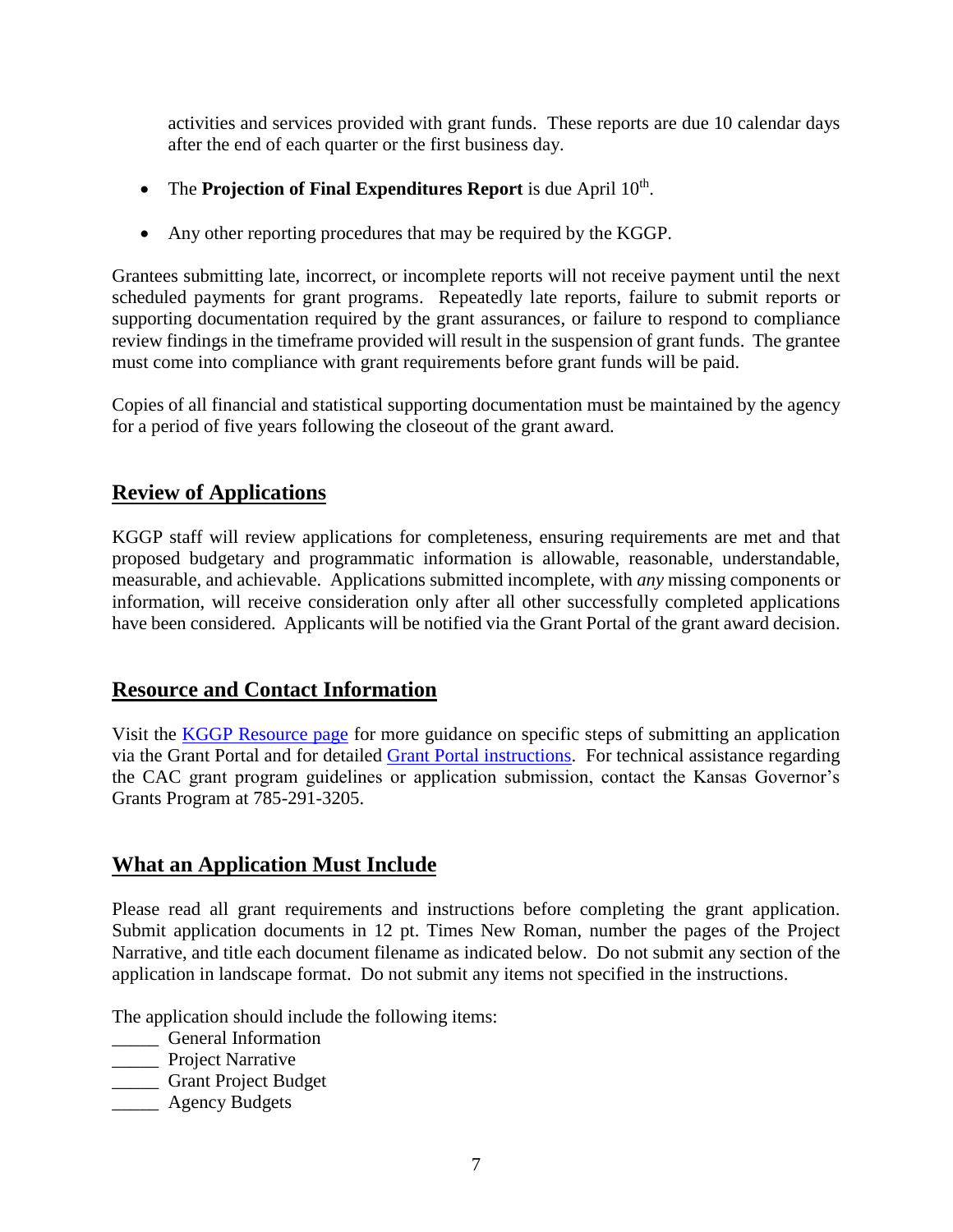**Proof of 501(c)(3) Status** \_\_\_\_\_ Certificate of Good Standing \_\_\_\_\_ Board of Directors Information

## **General Information**

Applicants must complete the General Information page online. Please note that the language provided in the "Brief Description of Proposed Grant Project" field may be utilized on public websites and documents to describe the purpose of the project and accomplishments of the grant program.

## **Project Narrative**

The following items must be included in the Project Narrative. Include each item in the order listed below and clearly label each section.

#### **Prior Accomplishments**

If the applicant received a 2018 CAC grant award, describe specific agency accomplishments from the previous period that were funded, in whole or in part, by CAC grant funds. Clearly state the 2018 approved Goals and Objectives and report the actual outcomes. Applicants must utilize the following format:

*2018 Goal I – 2018 Objective 1 –* **2018 Actual Outcome -**

Provide documented evidence and anecdotal examples that show how CAC-funded goals and objectives were met or how progress was made toward achieving the stated goals and objectives. Provide statistics that document the project's performance and the timeframe represented by those statistics. Include the number of children served by the program. Describe any evaluations that were conducted, explain the results, and describe how that information will be used to support and enhance the grant project.

#### **Problem Statement and Needs Assessment**

The submission of an application presumes there is a definable problem that will be addressed by the requested grant funds. Provide a detailed explanation of the problem that will be addressed, either in whole or in part, with the requested grant funds. Provide data that supports the problem to be addressed in the grant application and site the source of the data provided. Describe how the grant funds will address the problem. Describe any needs assessment that was used to develop the problem statement. Data may include external sources such as law enforcement reports, DCF reports, CINC filings, or community assessment. Data may also include internal sources such as data collected through service delivery, evaluation results of an agency service activity or input from clients or beneficiaries of the agency. If the applicant is comparing local data to state or national data, include information to either establish the need locally or describe why the local community is limited in resources to address the problem.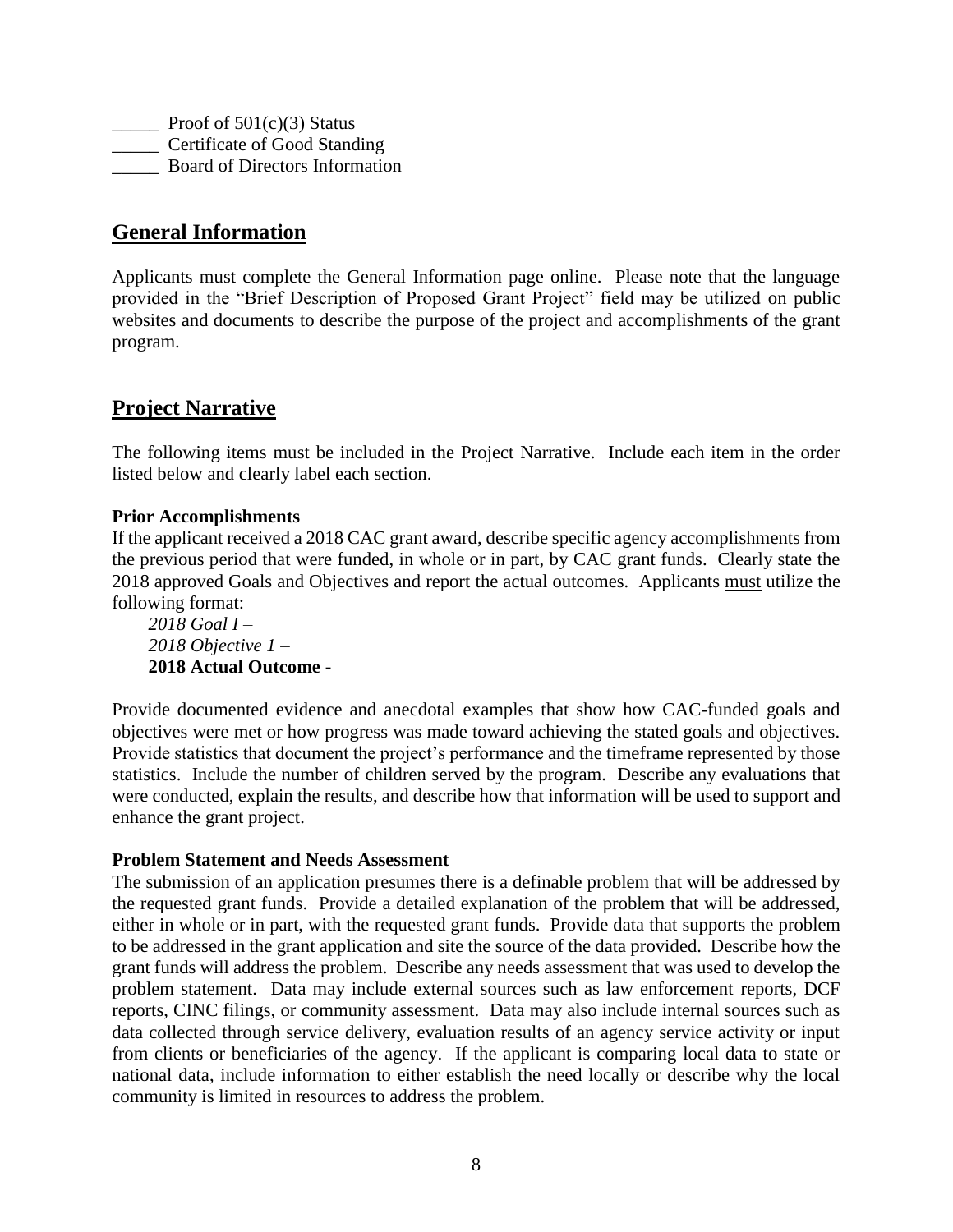If the applicant is requesting a new budget line item or funding increase to line items from the previous grant award, explain the need for additional funds and what additional activities and/or services will be provided. Describe how the increase to or addition of the new line item(s) is not supplanting other funds, per the definition provided on page four. If the expenses are existing agency costs or activities, the non-supplanting explanation must include a description of how they were previously supported and why that support cannot continue to be utilized. State whether other funds have been sought to support the expenses and describe the outcome of those efforts. The applicant must ensure that any request for additional funds outlined in the Project Narrative corresponds to the grant project budget submitted.

#### **Grant Project Goal(s) and Objectives**

State the goal(s) of the proposed grant project. This should not be the goals of the entire agency, but should be specific to the proposed CAC-supported project. However, the goals for the grant project should be consistent with the mission and overall goals of the agency, as well as the results of any needs assessment.

List the objectives to be accomplished to achieve each goal listed. Objectives should be specific, measurable, realistic, and consistent with the goals of the grant project and cover a single event or outcome. Include the activities for each objective and explain how each objective will be measured. Visit the [KGGP Resource Page](http://www.grants.ks.gov/resources/getting-started) for more guidance on developing goals and measurable objectives.

#### **Example (Applicants must follow the format below):**

| Objective                                                                                              | <b>Activities/Time Frame</b>                                                                                                                                                                                                                                                                                                     | <b>Person Responsible</b>                    |
|--------------------------------------------------------------------------------------------------------|----------------------------------------------------------------------------------------------------------------------------------------------------------------------------------------------------------------------------------------------------------------------------------------------------------------------------------|----------------------------------------------|
| 1. Provide a minimum of<br>40 hours of training for<br>all MDT members.                                | 1a. MDT members will be notified of relevant<br>training events and opportunities.<br>Ongoing, July 1, 2018 – June 30, 2019<br>1b. Training will be provided at least quarterly at<br>MDT meetings.<br>July $1$ – September 30, 2018<br>October $1 -$ December 31, 2018<br>January 1 – March 31, 2019<br>April 1 – June 30, 2019 | 1. Executive Director<br>and CAC Coordinator |
| 2. A minimum average of<br>4 out of 5 rating will be<br>achieved on caregiver<br>satisfaction surveys. | Caregiver satisfaction surveys<br>will be<br>2a.<br>provided after the initial interview.<br>Ongoing, July 1, 2018 - June 30, 2019<br>Caregiver satisfaction surveys will be<br>2b.<br>provided 90 days after the interview.<br>Ongoing, July 1, 2018 - June 30, 2019                                                            | 2. CAC Coordinator<br>and Family Advocate    |

**Goal I:** Child abuse victims receive child sensitive forensic interviews.

#### **Grant Project Performance Measures and Results**

Grant recipients will be required to demonstrate how the grant project was implemented and if the project achieved the results expected based on the data collected and evaluated. Please provide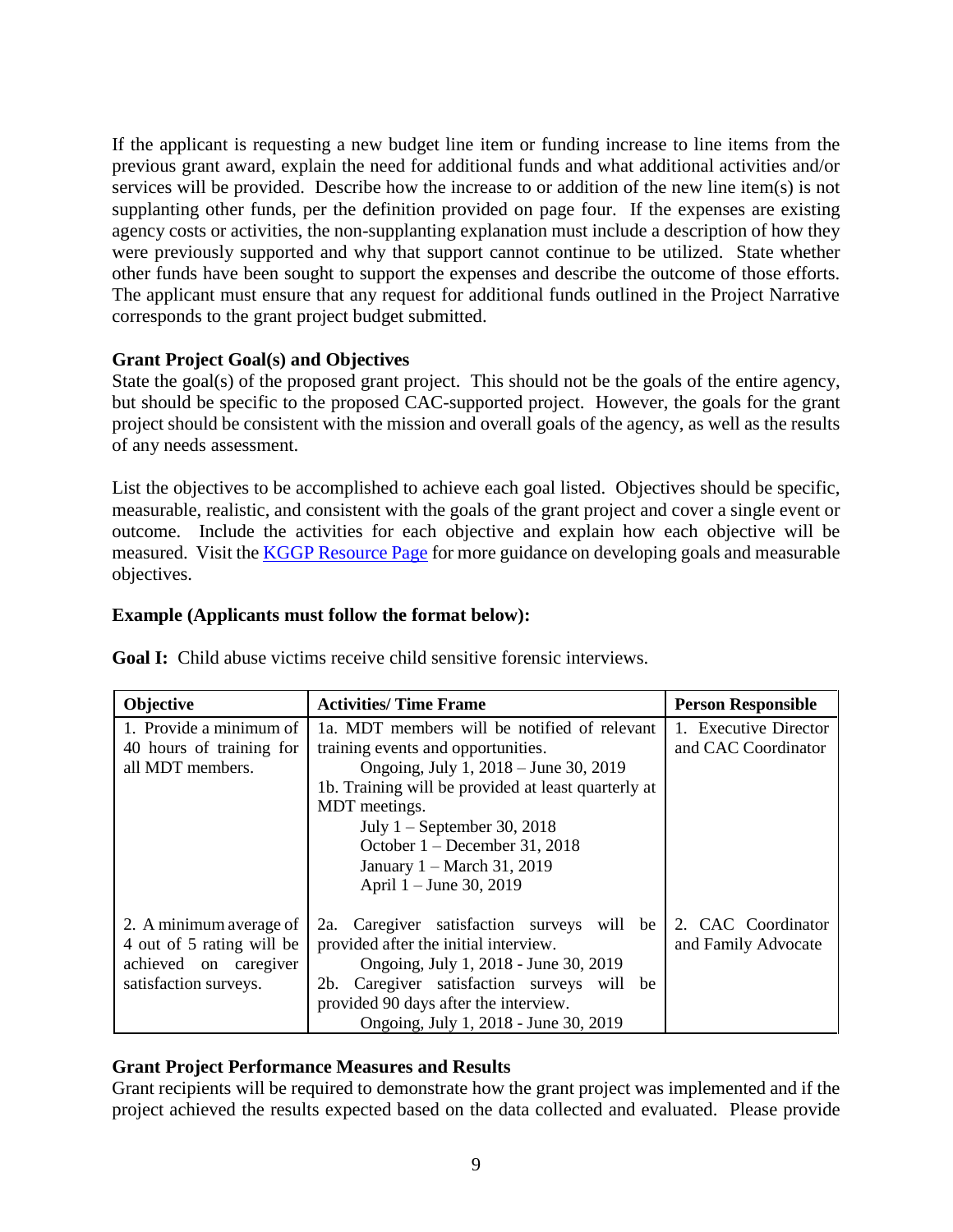the following information:

- Describe the process to be used for monitoring the implementation, progress, and outcomes of the grant project.
- Describe what data will be collected.
- Describe how the data collected will be used to ensure the success of the grant project.
- Describe the criteria that will be used to evaluate the activities and/or services provided through the proposed grant project.
- Explain how the proposed objectives will be measured and how it will be determined whether the proposed grant project is effectively and efficiently reaching the proposed goals and objectives.
- Describe what the grant project will achieve.

## **Grant Project Staff**

Provide a list of each staff member to be funded with the grant along with staff who will be responsible for monitoring and evaluating the grant project. Include the name, title, and a brief job description for each staff listed. In addition, describe how this staffing pattern will help meet the goals of the grant project.

#### **Grant Project Collaboration**

Grant funds are maximized when community agencies work together at all levels. Funding priority shall be given to agencies that demonstrate and maintain true collaboration. Applicants should provide the following information:

- Describe how and with what entities the applicant collaborates with or proposes to collaborate with to carry out the grant project and coordinate resources for victims of child physical and sexual abuse.
- List the point of contact for each agency the applicant will collaborate with in providing services or making referrals during the grant period.
- Explain how the applicant will cooperate with law enforcement, prosecuting attorneys' offices, courts, and other governmental or nonprofit agencies.
- Describe any new collaborative efforts that the applicant will undertake during the grant period and the impact the collaboration will have on the grant project.
- Describe how collaboration with units of government and/or with organizations will maximize grant funds.
- Describe how CAC funds will fulfill a gap in service and avoid duplication of services or resources in the applicant agency, related agency, or community.

#### **Sustainability**

Provide a detailed description that explains what efforts are being made, or will be made, to ensure the long-term fiscal and programmatic sustainability of the project and program. The applicant must detail how the project will be funded in future years if CAC funding declines or is not available.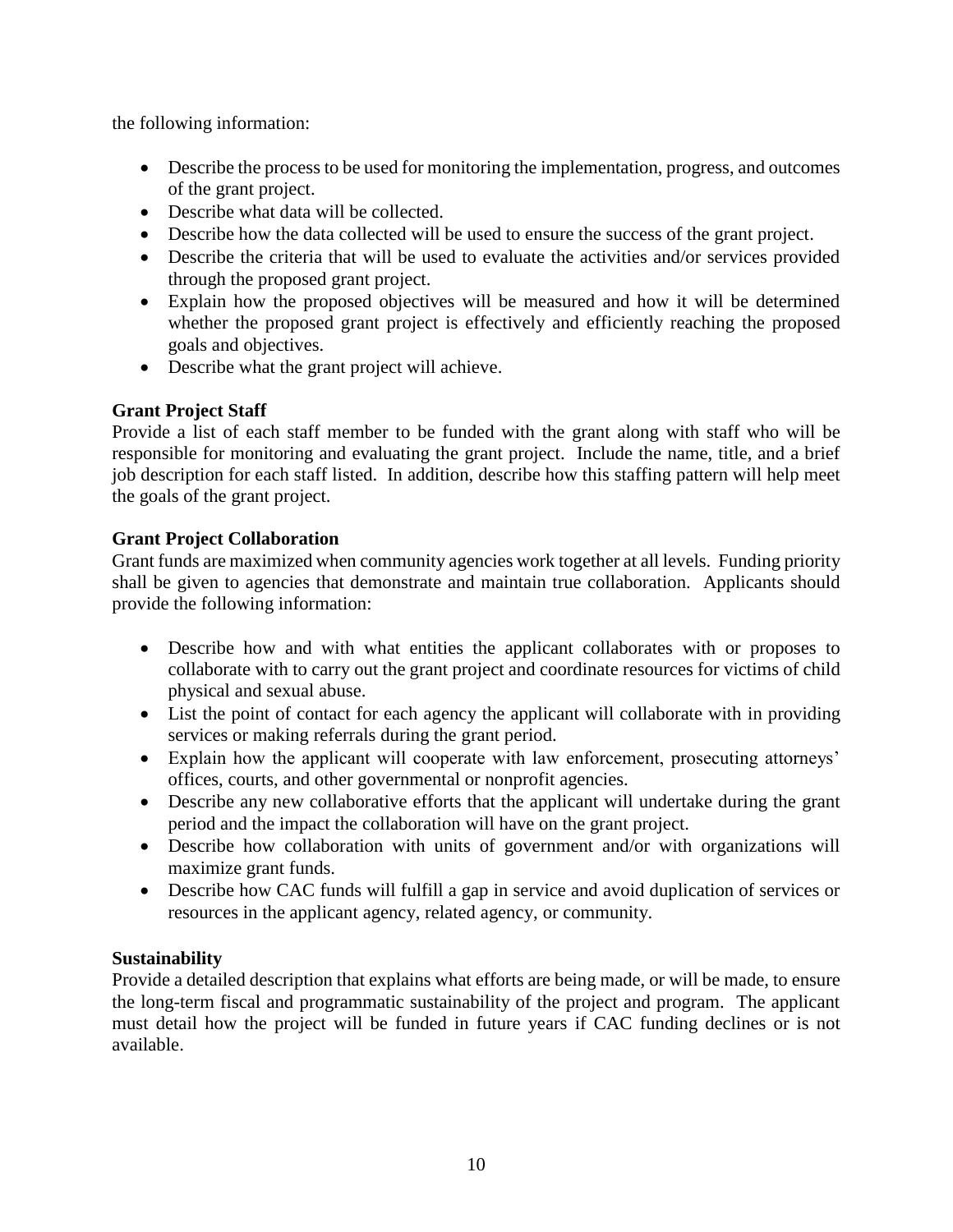#### **Dissemination of Crime Victims' Rights Information**

Describe the applicant's written procedures for assisting victims of crime in seeking available crime victims' compensation benefits and informing crime victims of their rights as provided by law. The procedures must detail how they will be informed of the statutory rights of victims stated in K.S.A. 74-7333 and amendments thereto.

#### **Statement of Non-Duplication of Proposed Grant Project**

The applicant should affirm that the activities proposed in the grant project are not already adequately provided to residents in the service area. If similar services are provided, explain how the grant project will enhance or expand and not duplicate current services.

#### **Civil Rights Contact Information**

Applicants must include the name, address, and telephone number of the civil rights contact person who is responsible for ensuring that all applicable civil rights requirements are met and who will act as liaison in civil rights matters.

#### **Current Audit Report**

All applicants **must** provide information in this section of the Project Narrative on when the organization's most recent financial audit was completed, who performed the audit, what period it covered, whether the applicant met the threshold for a Single Audit, and where the audit is filed.

If the KGGP has **not** previously received a copy of the organization's most recent audit report, including the Single Audit report if applicable, and IRS Form 990, those items must be forwarded by U.S. Mail to:Kansas Governor's Grants Program, Landon State Office Building, 900 SW Jackson, Room 304 North, Topeka, KS 66612-1220. Include with the audit the Auditor's Letter to Management if applicable. If there are any findings and/or recommendations in the audit report or in the Letter to Management, explain how the findings and/or recommendations were, or will be, addressed by the applicant.

## **Grant Project Budget**

The applicant must submit a grant project budget that is reasonable and cost effective. All grant project-specific budget information is completed online within the provided data fields of the Grant Portal. No *grant project* budgetary documents are uploaded as part of the application.

Requested line items must be clearly linked to the proposed activities to be conducted in achieving the goals and objectives of the project, and must adhere to allowable costs and activities as outline in the CAC solicitation.

A detailed calculation and brief narrative explanation must be provided in the Description field of each line item. Calculations shall clearly demonstrate how the requested amounts were derived. Personnel must be listed by the agency-assigned title for the position. Positions shall be classified as "New" *only if* the requested position would be a new position for the agency. Personnel and associated fringe benefit costs must be demonstrated in terms of full compensation and the percentage of time to be devoted to the CAC grant project for each position requested. Training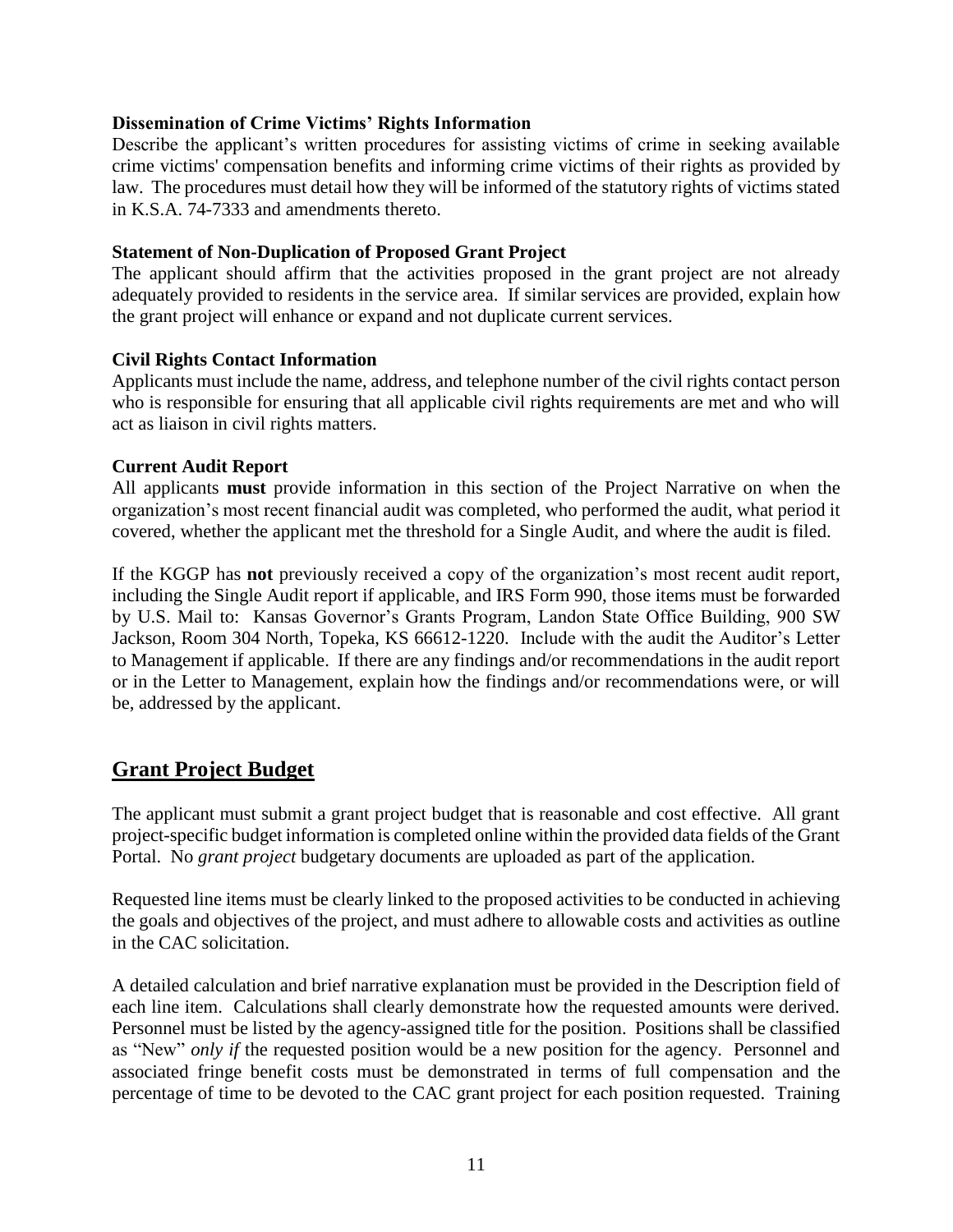events and other travel costs must be specifically identified to the extent possible. Following are examples of descriptions that might be used for line item requests. Visit the [KGGP Resource Page](http://www.grants.ks.gov/resources/getting-started) for more guidance.

|              | Request  | Description                                                                         |  |
|--------------|----------|-------------------------------------------------------------------------------------|--|
| Forensic     | \$10,250 | "Full-time, salaried, 25% of time on project; employees                             |  |
| Interviewer  |          | scheduled to receive a 5% raise on Jan 1 <sup>st</sup> : (\$40,000 x .5 year) +     |  |
|              |          | $(\$42,000 \times .5 \text{ year}) \times .25 \text{ of time}$                      |  |
| Family       | \$6,396  | "Full-time, hourly, 40 hrs/wk, 20% of time on project; employee                     |  |
| Advocate     |          | scheduled to receive a 5% raise on Jan 1 <sup>st</sup> : (\$15.00/hr x 1,040 hrs) + |  |
|              |          | $($15.75/hr x 1,040 hrs) = $31,980 x .20 of time"$                                  |  |
| Conferences/ | 865      | "Crime Victims' Rights Conference, April 2019, Wichita:                             |  |
| Workshops    |          | $($125$ registr. x 2 staff) + (200 mi. x \$.50/mi. x 1 vehicle) + (\$90/nt.         |  |
|              |          | x 2 nights x 2 staff) + $(\$30/day$ meals x 3 days x 2 staff)"                      |  |

## **Current and Next Fiscal Year Agency Budgets**

Upload the applicant's current and next fiscal year budgets, including balanced **income and expenses**. Include the fiscal period utilized by the agency. List all staff positions separately with their respective salaries/wages. If the applicant is under the umbrella of a larger entity, submit the budget developed for the applying program. Agency income must list **all** sources of financial support (i.e. foundations, government agencies, fund-raising events, individual contributions). For each income source, state the amount and its status (received, requested, committed, or projected). If the income is requested or projected, state the date the program expects to be notified of the funding decision or the date the program anticipates collecting the income. Include the appropriate pro-rated portion of this grant application request as budgeted income with a "requested" status. Also, be sure that all line items requested in this application can be found in the program's budget for expenses.

Example of budget income only:

|              | Agency's Current Fiscal Year January 1-December 31, 2018 |                |                |       |
|--------------|----------------------------------------------------------|----------------|----------------|-------|
|              | <b>SOURCE:</b>                                           | <b>AMOUNT:</b> | <b>STATUS:</b> | DATE: |
|              | City of $x'$                                             | \$10,000       | Projected      | 7/18  |
|              | United Way                                               | 5,000          | Received       | 1/18  |
|              | Walk-A-Thon                                              | 500            | Collected      | 2/18  |
|              | '18 CAC-GOV                                              | 18,000         | Received       | 7/17  |
|              | '19 CAC-GOV                                              | 20,000         | Requested      | 6/18  |
|              | <b>Total Agency Income</b>                               | \$53,500       |                |       |
| $N_{\alpha}$ | Dudaat synansas sus slag nooningd                        |                |                |       |

**\*Note:** -Budget expenses are also required. -Repeat for Next Fiscal Year.